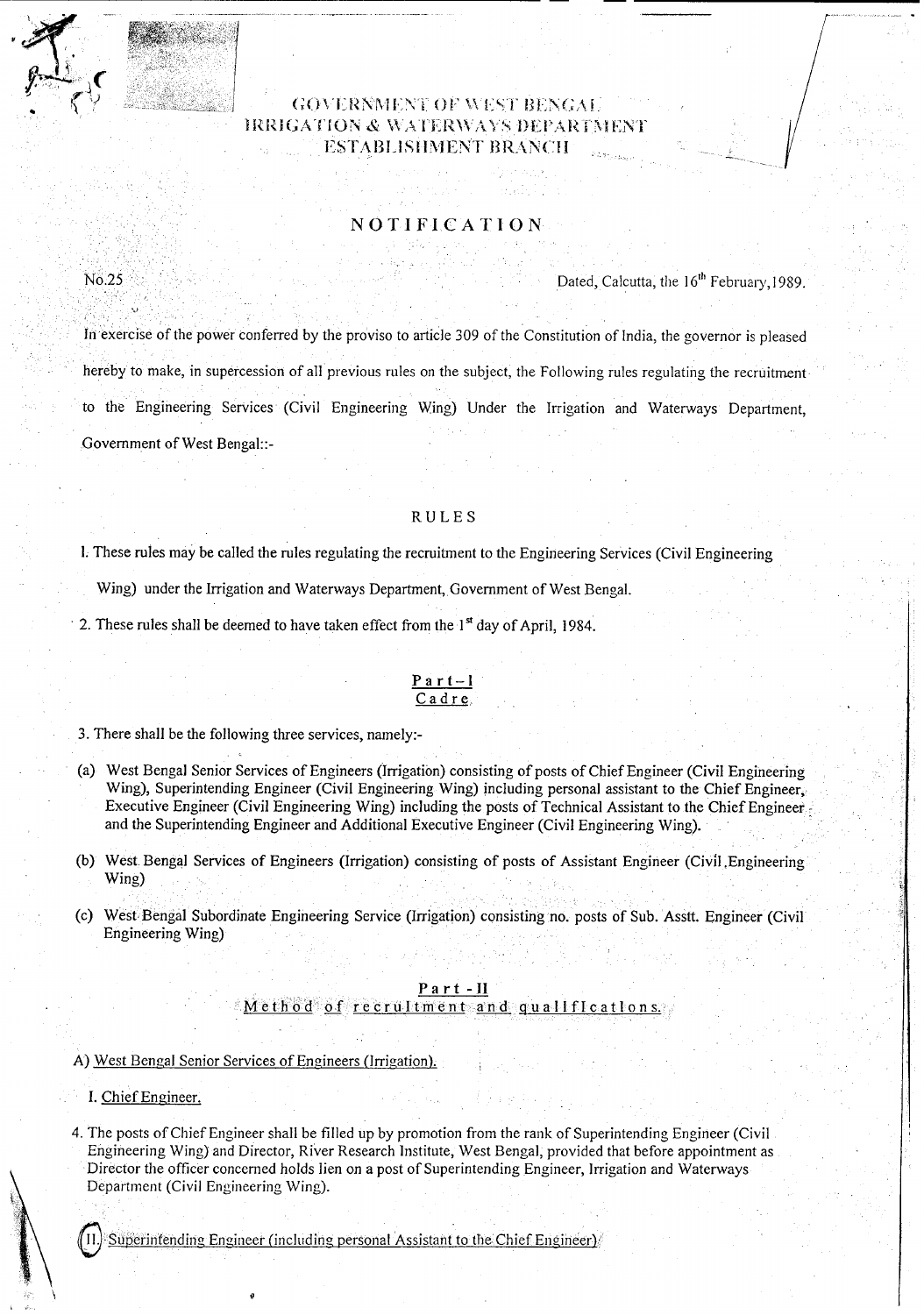- of Superintending Engineer (including Personal Assistant to the Chief Engineer) shall be filled up by  $\left\{\begin{matrix} \downarrow \\ \downarrow \end{matrix}\right\}$ promotion from the rank of Executive Engineer (Civil Engineering Wing)
- III, Executive Engineer (including the Technical Assistant to the Chief Engineer and the Superintending Engineer)

6. (1) Subject to the provisions of Sub-rule (2), the posts of Executive Engineer (including the posts of Technical Assistant to the Chief Engineer and the Superintending Engineer) and Additional Executive Engineer, shall be filled up by promotion from the rank of Assistant Engineer (Civil Engineering Wing) provided that if sufficient number of Assistant Engineers suitable for such promotion be not available at any time the posts may be filled up by direct recruitment, departmental Candidates being eligible to apply."

Qualification for direct recruitment.

...

 $\backslash$  $\mathcal{E}$ 

- (i) A degree in Civil Engineering from recognized University or equivalent qualification.
- (ii) Six years experience in Civil Engineering,.
- (iii) Age. Not more than 40 years on the 1stday of January of the year of advertisement.
- 7. Notwithstanding anything contained in any other rule an Assistant Engineer (Civil Engineering Wing) shall be, eligible for promotion to the rank of Executive Engineer after he has complete 6(six) years of service as Assistant Engineer (Civil Engineering Wing) and has passed the Departmental and Professional Examination' referred to respectively in Chapters V and VI of the Services (Training and Examination) Rules, West Bengal at any stage of his service.

# B) West Bengal Service of Engineers (Irrigation)

- 8. Recruitment to the posts of Assistant Engineer (Civil Engineering Wing) shall be made as follows:-
- (a) 60% of the posts of Assistant Engineer (Permanent and temporary taken together) shall be filled up by direct recruitment on the results of a competitive examination to be conducted by the Public Service Commission, West Bengal provided that the Governor may in the existing of public service fill up such vacant posts by selection after advertisement and Interview instead of by a competitive examination through the Public Service Commission, West Bengal.
- (b) The remaining 40% of the posts of Assistant Engineer (Civil Engineering Wing) permanent and temporary The remaining 40% of the posts of Assistant Engineer (Civil Engineering wing) permaining and only engineering<br>taken together, shall, subject to the provision of clause (d) of this rule, be filled up by promotion from among taken together, shall, subject to the provision of clause (d) of this rule, be fined up by promotion. West Bengal<br>the confirmed Sub-Assistant Engineers by selection through the Public Service Commission, West Bengal the confirmed Sub-Assistant Engineers by selection unough the rubble for promotion be not available, the provided that if on any occasion suitable departmental candidates for promotion be not available, the provided that if on any occasion suitable departmental candidates for promotion between through the public<br>Government may in the exigencies of public service, fill up such posts by direct recruitment through the public Sovernment may in the exigencies of public services in the ratio (a) above.
- (c) Qualifications for direct recruitment to the post of Assistant Engineer (Civil Engineering Wing) shall be as follows:
	- (i) Essential A degree in Civil Engineering of a recognised University or its equivalent qualification,
	- (ii) Desirable-- I one year's posts graduate practical training or study or research or practical Engineering experience.
	- (iii) Age-Not more than 27 years on the 1stday of January of the year of advertisement the age Limit being relaxable in the case of candidates who have been in the employment of the Central or the State Government or any statutory bodies recognised for the purpose by the Government and are not out of such employment for more than a year on the said date, to the extent of the actual period spent continuously in such employment. No relaxation of age limit shall be allowed to a candidate who has already appeared in the examination thrice.